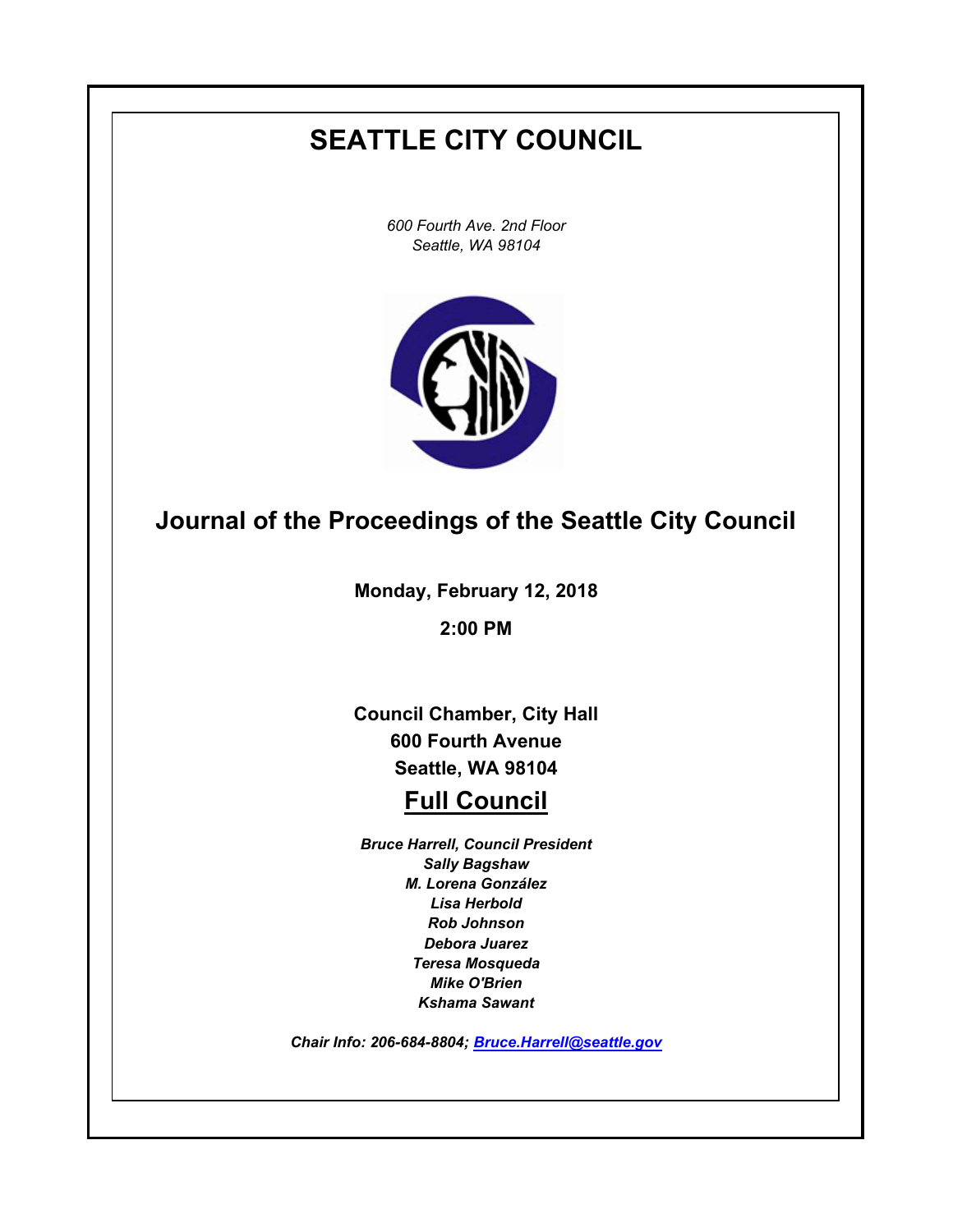# **A. CALL TO ORDER**

The City Council of The City of Seattle met in the Council Chamber in City Hall in Seattle, Washington, on February 12, 2018, pursuant to the provisions of the City Charter. The meeting was called to order at 2:03 p.m., with Council President Harrell presiding.

## **B. ROLL CALL**

Present: 9 - Bagshaw, González, Harrell, Herbold, Johnson, Juarez, Mosqueda, O'Brien, Sawant

## **C. ADOPTION OF INTRODUCTION AND REFERRAL CALENDAR**

## [IRC 146](http://seattle.legistar.com/gateway.aspx?m=l&id=/matter.aspx?key=6796) **February 12, 2018**

#### ACTION 1:

Motion was made and duly seconded to adopt the proposed Introduction and Referral Calendar.

#### ACTION 2:

Motion was made by Councilmember Johnson, duly seconded and carried, to amend the proposed Introduction and Referral Calendar, item 2, Council Bill 119194, by substituting the title's parenthetical language with "(Petition by Brook V LLC, C.F. 314358, SDCI Project 3021980)."

Council Bill 119194, AN ORDINANCE relating to land use and zoning; amending Chapter 23.32 of the Seattle Municipal Code at page 90 of the Official Land Use Map to rezone property located at 1600 Dexter Ave N from Neighborhood Commercial 3 with a pedestrian designation and a 40-foot height limit to Neighborhood Commercial 3 with a pedestrian designation, a 75-foot height limit, and the MHA suffix. (Petition by Brook V LLC, C.F. 314358, SDCI Project 3021980)

## ACTION 3:

Motion was made and duly seconded to adopt the proposed Introduction and Referral Calendar as amended.

## **The Motion carried, and the Introduction & Referral Calendar (IRC) was adopted as amended by the following vote:**

In Favor: 9 - Bagshaw, González, Harrell, Herbold, Johnson, Juarez, Mosqueda, O'Brien, Sawant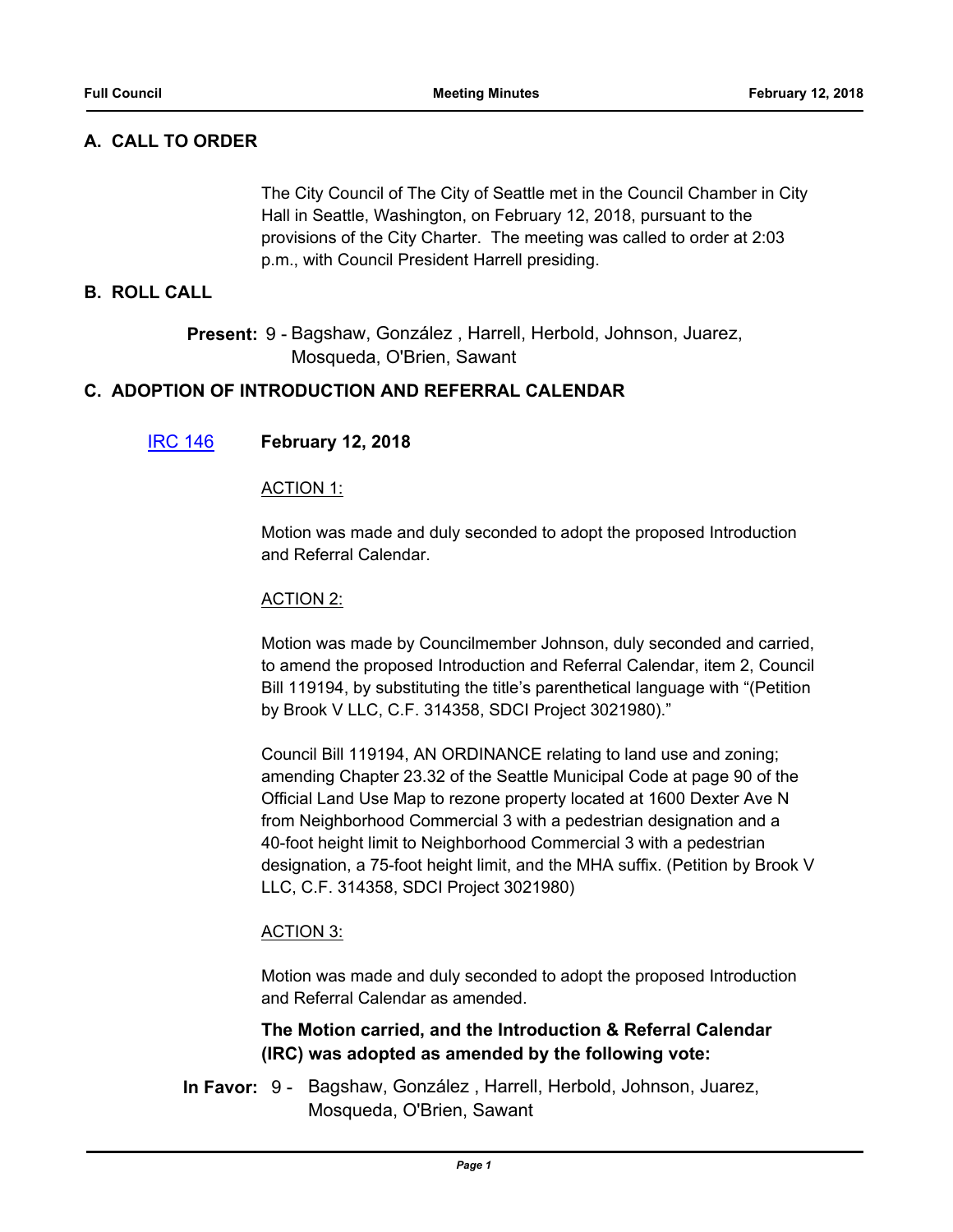## **Opposed:** None

# **D. APPROVAL OF THE AGENDA**

Motion was made, duly seconded and carried, to adopt the proposed Agenda.

## **E. APPROVAL OF THE JOURNAL**

[Min 167](http://seattle.legistar.com/gateway.aspx?m=l&id=/matter.aspx?key=6797) **February 5, 2018**

**Motion was made, duly seconded and carried, to adopt the proposed Minutes by the following vote, and the President signed the Minutes:**

In Favor: 9 - Bagshaw, González, Harrell, Herbold, Johnson, Juarez, Mosqueda, O'Brien, Sawant

**Opposed:** None

# **F. PRESENTATIONS**

Councilmember Harrell presented a Proclamation recognizing February 2018 as Black History Month. By unanimous consent, the Council Rules were suspended to allow Councilmember Harrell to present the Proclamation, and to allow Roberto Jourdan, of Royal Esquire Club, to address the Council.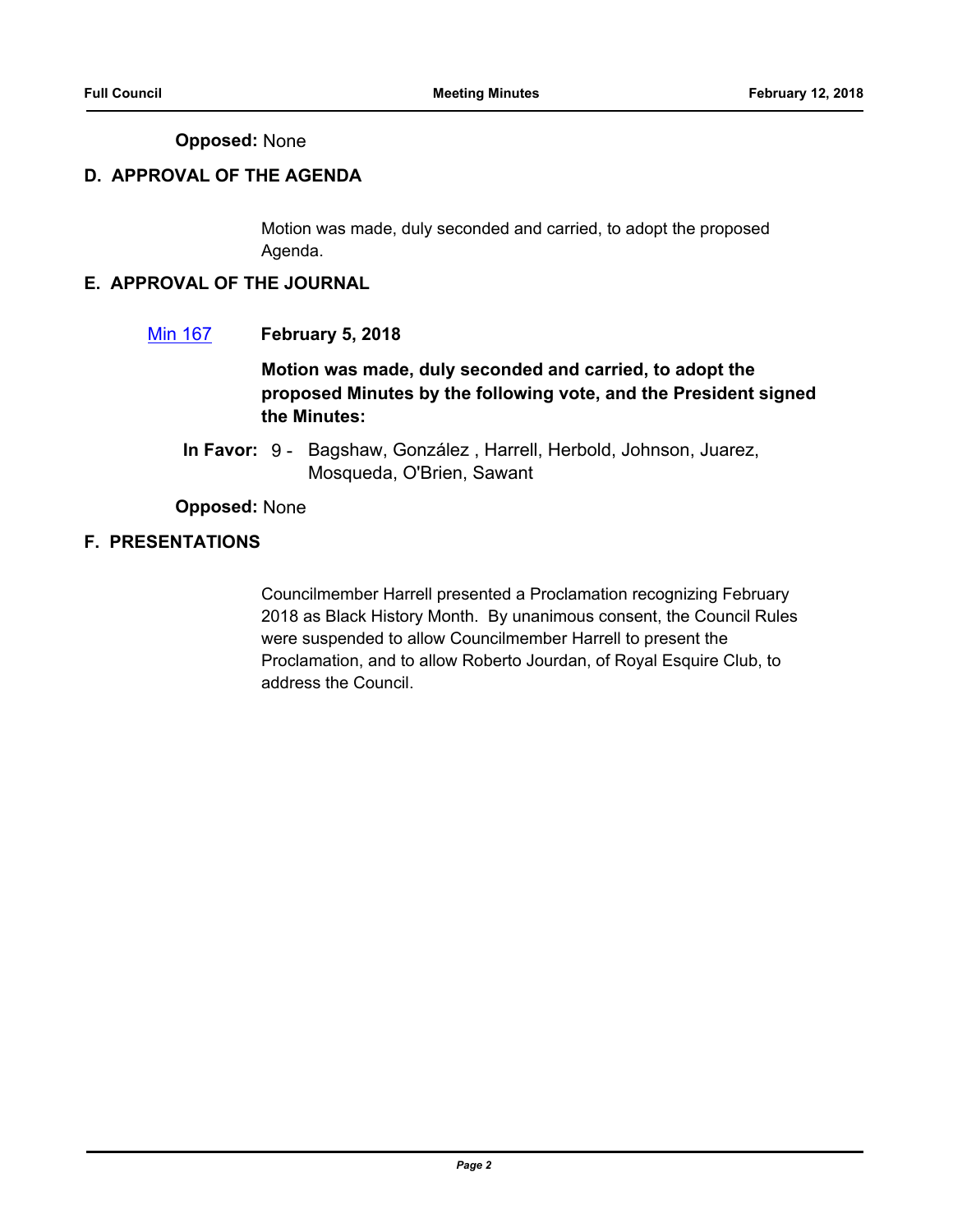#### **G. PUBLIC COMMENT**

Reverand Dr. LaVerne Hall addressed the Council regarding the Black History Month Proclamation.

Tali Hariston addressed the Council regarding the Black History Month Proclamation.

Marguerite Richard addressed the Council regarding the Black History Month Proclamation.

Pauly G. addressed the Council regarding a non-Agenda item.

La Crese Green addressed the Council regarding a non-Agenda item.

Dominique Davis addressed the Council regarding the Black History Month Proclamation.

Michelle Merriweather addressed the Council regarding the Black History Month Proclamation.

## **H. PAYMENT OF BILLS**

# [CB 119192](http://seattle.legistar.com/gateway.aspx?m=l&id=/matter.aspx?key=6771) **AN ORDINANCE appropriating money to pay certain audited claims and ordering the payment thereof.**

Motion was made and duly seconded to pass Council Bill 119192.

## **The Motion carried, the Council Bill (CB) was passed by the following vote, and the President signed the Bill:**

In Favor: 9 - Bagshaw, González, Harrell, Herbold, Johnson, Juarez, Mosqueda, O'Brien, Sawant

#### **Opposed:** None

#### **I. COMMITTEE REPORTS**

## **CIVIC DEVELOPMENT, PUBLIC ASSETS, AND NATIVE COMMUNITIES COMMITTEE:**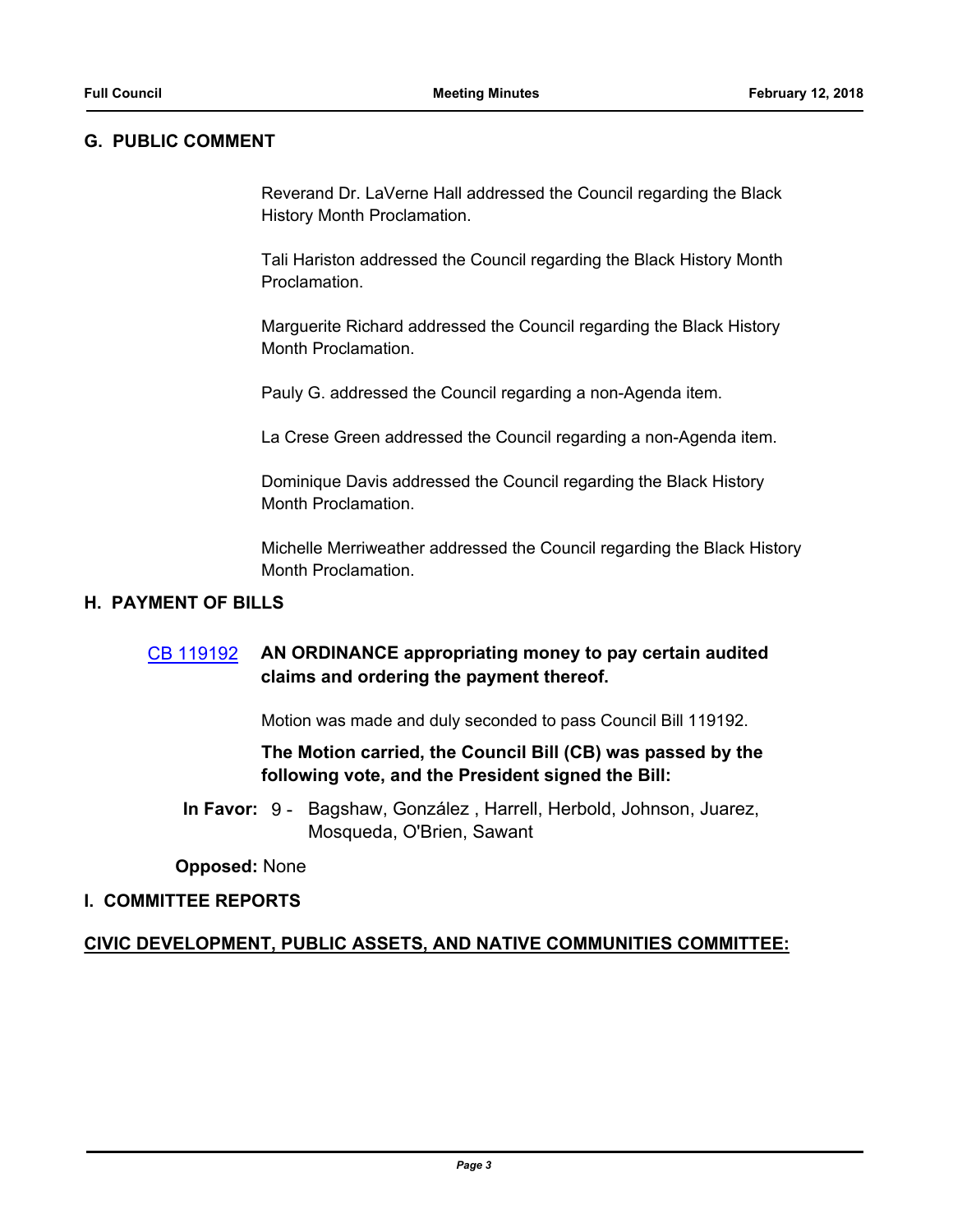**1.** [CB 119176](http://seattle.legistar.com/gateway.aspx?m=l&id=/matter.aspx?key=6553) **AN ORDINANCE relating to the Department of Parks and Recreation; authorizing the acceptance of a donation of real property along the Burke-Gilman Trail in northeast Seattle, from the Estate of Jack Allbritton, for open space, park, and recreation purposes.**

> **The Committee recommends that Full Council pass the Council Bill (CB).**

**In Favor: 3 - Juarez, Bagshaw, Johnson Opposed: None**

# **The Council Bill (CB) was passed by the following vote, and the President signed the Bill:**

In Favor: 9 - Bagshaw, González, Harrell, Herbold, Johnson, Juarez, Mosqueda, O'Brien, Sawant

## **Opposed:** None

**2.** [CB 119186](http://seattle.legistar.com/gateway.aspx?m=l&id=/matter.aspx?key=6718) **AN ORDINANCE transferring jurisdiction over real property located at Mercer Street and Second Avenue from the Seattle Center Department to the Office of Housing.**

> **The Committee recommends that Full Council pass the Council Bill (CB). In Favor: 3 - Juarez, Bagshaw, Johnson Opposed: None**

# **The Council Bill (CB) was passed by the following vote, and the President signed the Bill:**

In Favor: 9 - Bagshaw, González, Harrell, Herbold, Johnson, Juarez, Mosqueda, O'Brien, Sawant

## **Opposed:** None

# **PLANNING, LAND USE, AND ZONING COMMITTEE:**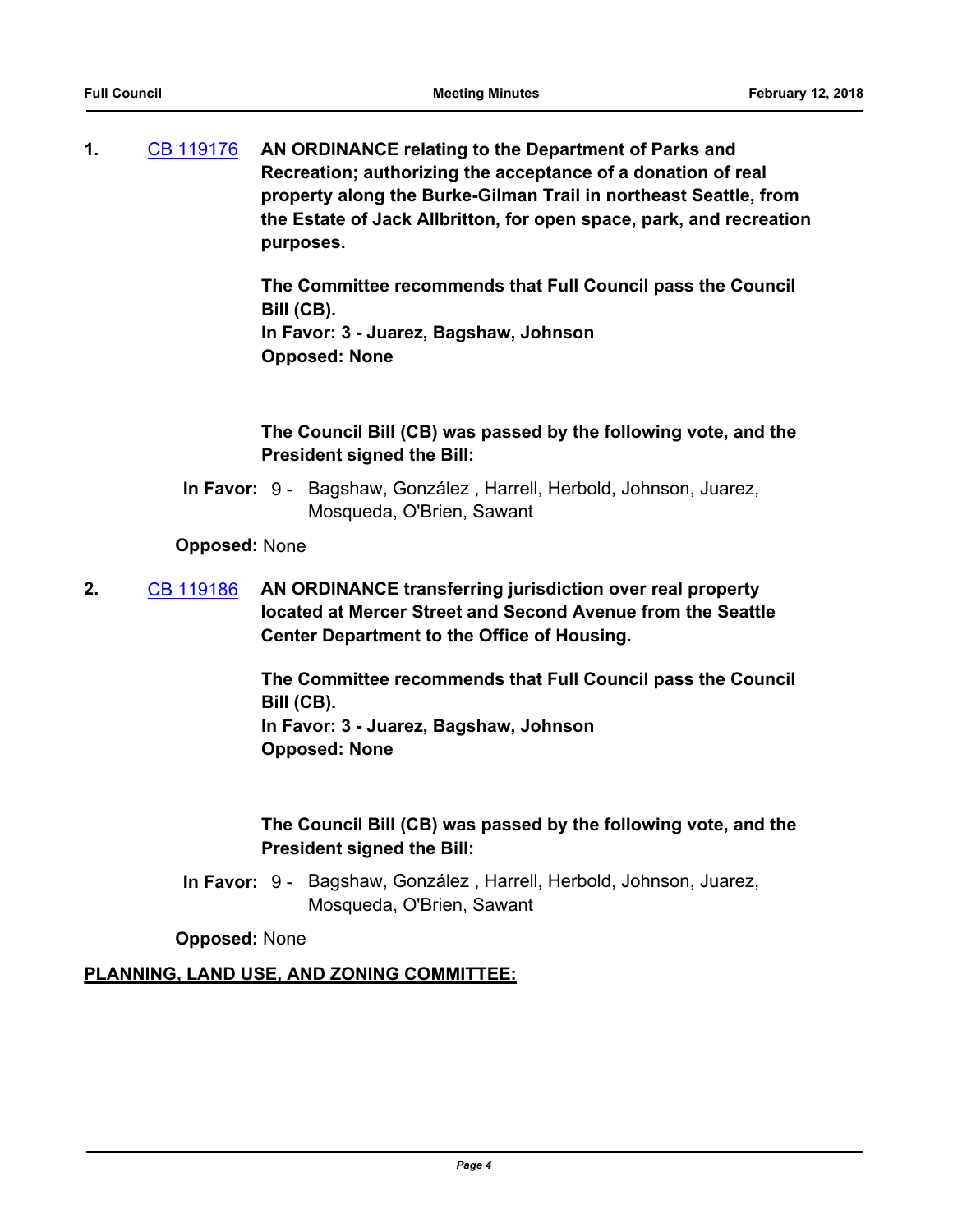**3.** [Appt 00907](http://seattle.legistar.com/gateway.aspx?m=l&id=/matter.aspx?key=6749) **Appointment of Richard E. Mohler as member, Seattle Planning Commission, for a term to April 15, 2018.**

> **The Committee recommends that Full Council confirm the Appointment (Appt). In Favor: 3 - Johnson, O'Brien, Herbold Opposed: None**

#### **The Appointment (Appt) was confirmed by the following vote:**

In Favor: 9 - Bagshaw, González, Harrell, Herbold, Johnson, Juarez, Mosqueda, O'Brien, Sawant

#### **Opposed:** None

**4.** [Appt 00909](http://seattle.legistar.com/gateway.aspx?m=l&id=/matter.aspx?key=6751) **Appointment of Amy Shumann as member, Seattle Planning Commission, for a term to April 15, 2019.**

> **The Committee recommends that Full Council confirm the Appointment (Appt). In Favor: 3 - Johnson, O'Brien, Herbold Opposed: None**

#### **The Appointment (Appt) was confirmed by the following vote:**

In Favor: 9 - Bagshaw, González, Harrell, Herbold, Johnson, Juarez, Mosqueda, O'Brien, Sawant

#### **Opposed:** None

**5.** [Appt 00908](http://seattle.legistar.com/gateway.aspx?m=l&id=/matter.aspx?key=6750) **Appointment of Kelly A. Rider as member, Seattle Planning Commission, for a term to April 15, 2020.**

> **The Committee recommends that Full Council confirm the Appointment (Appt). In Favor: 3 - Johnson, O'Brien, Herbold Opposed: None**

**The Appointment (Appt) was confirmed by the following vote:**

In Favor: 9 - Bagshaw, González, Harrell, Herbold, Johnson, Juarez, Mosqueda, O'Brien, Sawant

**Opposed:** None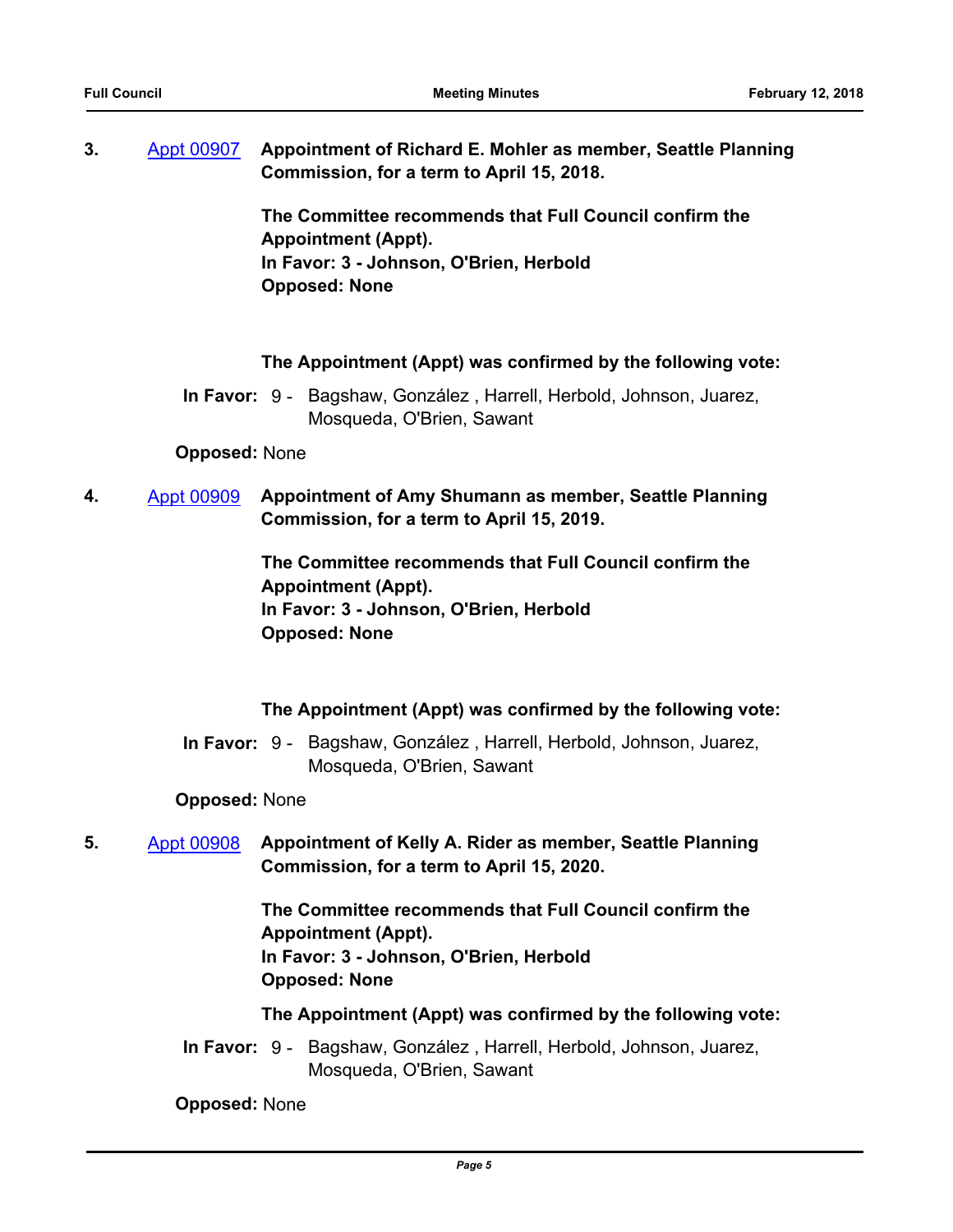#### **SUSTAINABILITY AND TRANSPORTATION COMMITTEE:**

**6.** [CB 119189](http://seattle.legistar.com/gateway.aspx?m=l&id=/matter.aspx?key=6675) **AN ORDINANCE granting Swedish Health Services permission to continue operating and maintaining a pedestrian tunnel under and across Minor Avenue, between Columbia Street and Marion Street, for a ten-year term, renewable for two successive ten-year terms; specifying the conditions under which this permit is granted; providing for the acceptance of the permit and conditions; and ratifying and confirming certain prior acts.**

> **The Committee recommends that Full Council pass the Council Bill (CB). In Favor: 3 - O'Brien, Johnson, Sawant Opposed: None**

## **The Council Bill (CB) was passed by the following vote, and the President signed the Bill:**

In Favor: 9 - Bagshaw, González, Harrell, Herbold, Johnson, Juarez, Mosqueda, O'Brien, Sawant

## **Opposed:** None

**7.** [CB 119190](http://seattle.legistar.com/gateway.aspx?m=l&id=/matter.aspx?key=6727) **AN ORDINANCE relating to the Central Puget Sound Regional Transit Authority (Sound Transit); authorizing execution of "Amendment No. 7 to the Construction Services Agreement between Sound Transit and the City of Seattle Relating to the University Link, North Link, and East Link Projects"; and ratifying and confirming certain prior acts.**

> **The Committee recommends that Full Council pass the Council Bill (CB). In Favor: 3 - O'Brien, Johnson, Sawant Opposed: None**

# **The Council Bill (CB) was passed by the following vote, and the President signed the Bill:**

In Favor: 9 - Bagshaw, González, Harrell, Herbold, Johnson, Juarez, Mosqueda, O'Brien, Sawant

**Opposed:** None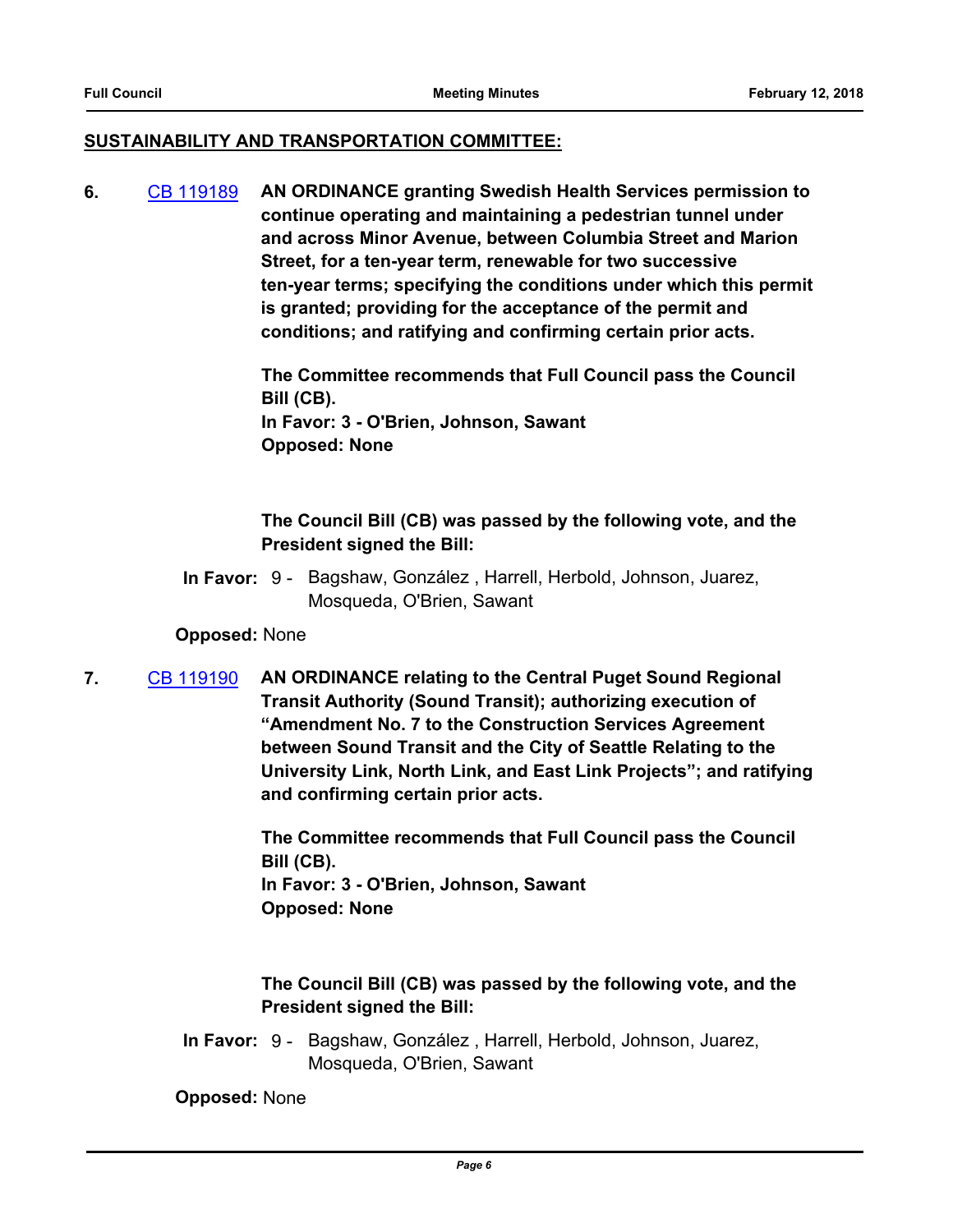## **8.** [Res 31794](http://seattle.legistar.com/gateway.aspx?m=l&id=/matter.aspx?key=6748) **A RESOLUTION approving the Seattle Pedestrian Master Plan 2018-2022 Implementation Plan and Progress Report.**

**The Committee recommends that Full Council adopt the Resolution (Res). In Favor: 3 - O'Brien, Johnson, Sawant Opposed: None**

# **The Resolution (Res) was adopted by the following vote, and the President signed the Resolution:**

In Favor: 9 - Bagshaw, González, Harrell, Herbold, Johnson, Juarez, Mosqueda, O'Brien, Sawant

**Opposed:** None

## **J. ADOPTION OF OTHER RESOLUTIONS**

**9.** [Res 31797](http://seattle.legistar.com/gateway.aspx?m=l&id=/matter.aspx?key=6764) **A RESOLUTION setting the public hearing on the petition of North Block Spring Street Development LLC for the vacation of the alley in Block 52, Plat of an Extension to Terry's 1st Addition to the City of Seattle in the block bounded by Seneca Street, 8th Avenue, Spring Street, and Hubble Place in the First Hill Neighborhood Planning Area of Seattle, according to Chapter 35.79 of the Revised Code of Washington, Chapter 15.62 of the Seattle Municipal Code, and Clerk File 314364.**

Motion was made and duly seconded to adopt Resolution 31797.

**The Motion carried, the Resolution (Res) was adopted by the following vote, and the President signed the Resolution:**

In Favor: 9 - Bagshaw, González, Harrell, Herbold, Johnson, Juarez, Mosqueda, O'Brien, Sawant

**Opposed:** None